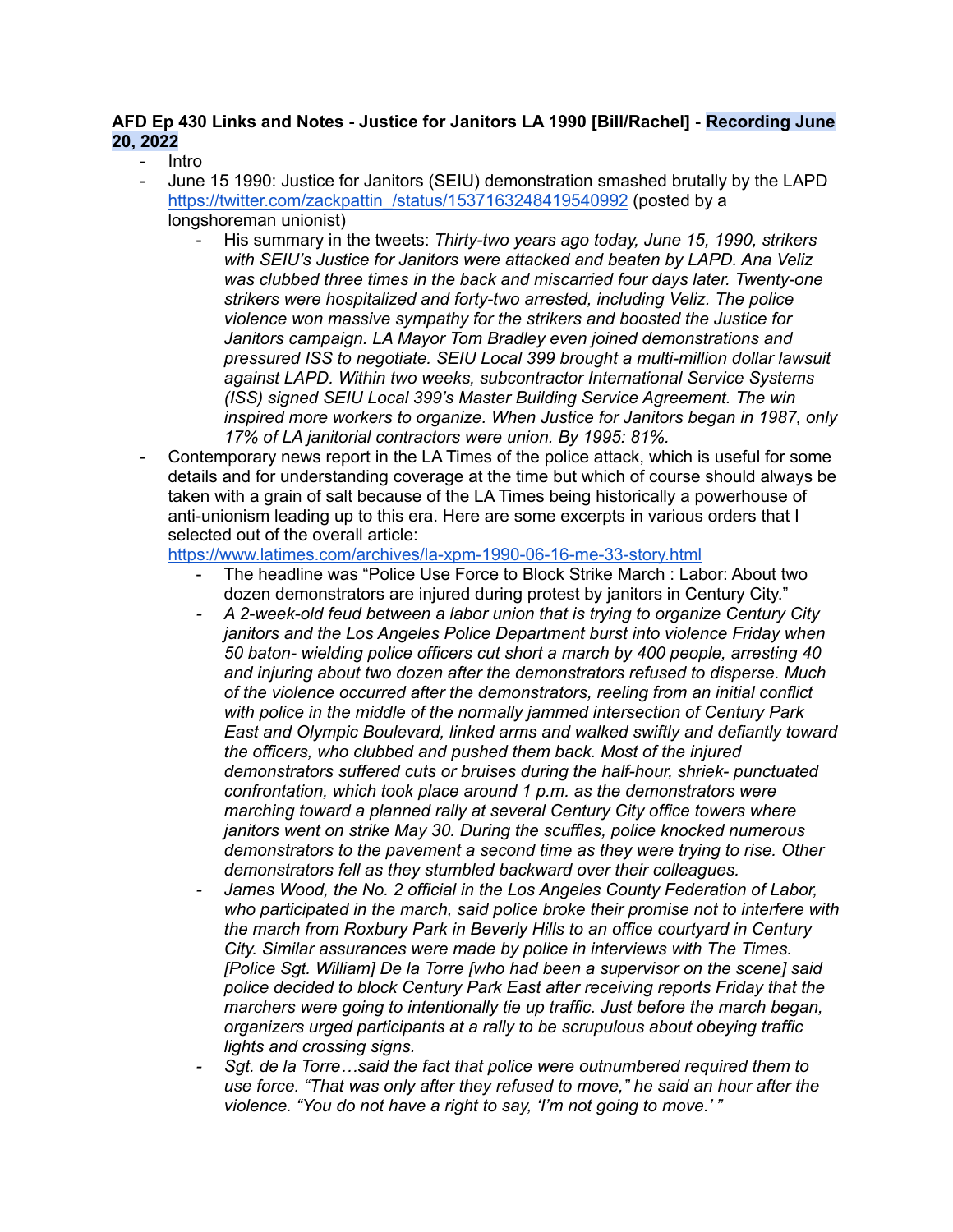- *- Friday's march was proceeding orderly as demonstrators marched west on Olympic Boulevard from the park. But when the marchers attempted to turn right on Century Park East, heading toward the office towers, they encountered a line of riot-helmeted officers. Officers told the marchers they could not continue and should turn around. In response, demonstrators moved into the middle of the street, continuing the chants they had used during the march. Many sat in the middle of the intersection of Century Park East and Olympic, anticipating arrest. They were told by a police supervisor, via a loudspeaker, that the march had been declared an illegal assembly and that failure to disperse immediately would result in arrest. However, police made no immediate attempt to arrest the demonstrators. Instead, after a standoff of several minutes, police briefly attempted to prod the demonstrators to disperse by shoving and then hitting them with batons. After that initial conflict, the demonstrators backed up a few feet. Several minutes later, they stood, many of them linking arms, and walked toward the police line. There was contact between the two sides and police began to force demonstrators back. That led to another standoff during which dozens of other officers were called in as backups. Then police, maintaining their line, began to gradually push the crowd down the middle of Olympic Boulevard. Several more skirmishes broke out. At one point police shoved and clubbed numerous leaders of the demonstration into a parking garage driveway on Olympic, where they were arrested. Early in the fray, several officers ignored calls from supervisors to stop charging the demonstrators. Three officers were pulled out of the center of the line and sent to the edge by a supervisor.*
- Some other important context leading up to the police brutality: *On June 7, police arrested 13 people on suspicion of blocking doorways. The union began circulating literature accusing the Police Department of operating as a tool of rich business interests. Many marchers Friday symbolically wore red bandanas over their face, a tactic used by labor demonstrators in Central America to avoid detection by police.*
- Interesting angle from the LA Times considering their usual hostility to unions back then: *The strike has drawn considerable emotional support from many quarters of Los Angeles' labor movement because the economic status of the janitors and the wealth of the businesses that they clean at night personifies the growing gap between affluent and poor citizens. Janitors in Century City make about \$4.50 an hour, about a dollar less than janitors with union contracts at numerous downtown Los Angeles buildings, and receive no health insurance.*

[Rachel]

<https://www.labor.ucla.edu/wp-content/uploads/2015/03/J4J-Campaign-Timeline.pdf>

The June 15, 1990 demonstration was part of a 4-year campaign on SEIU Local 399's part to organize immigrants and other marginalized workers that started in 1987, with a failed union drive attempting to organize janitors at the Gas Company, one of the biggest buildings in Downtown LA. Even though the drive failed, the union would continue to organize low-wage immigrant workers. The efforts in LA were part of a national movement to bring building service workers into the union. John Sweeney, president of SEIU, had started the "Justice for Janitors" movement in 1986, starting in Denver, and in 1988, national organizers arrived in LA. In 1989, they started a campaign targeting workers for American Building Maintenance, and Bradford Building Maintenance, one of ABM's subsidiaries. In April of that year, Local 399 signed a master contract for all of Downtown LA building service workers. After that victory, Local 399 set its sights on Century City, specifically targeting ISS (International Service Systems), a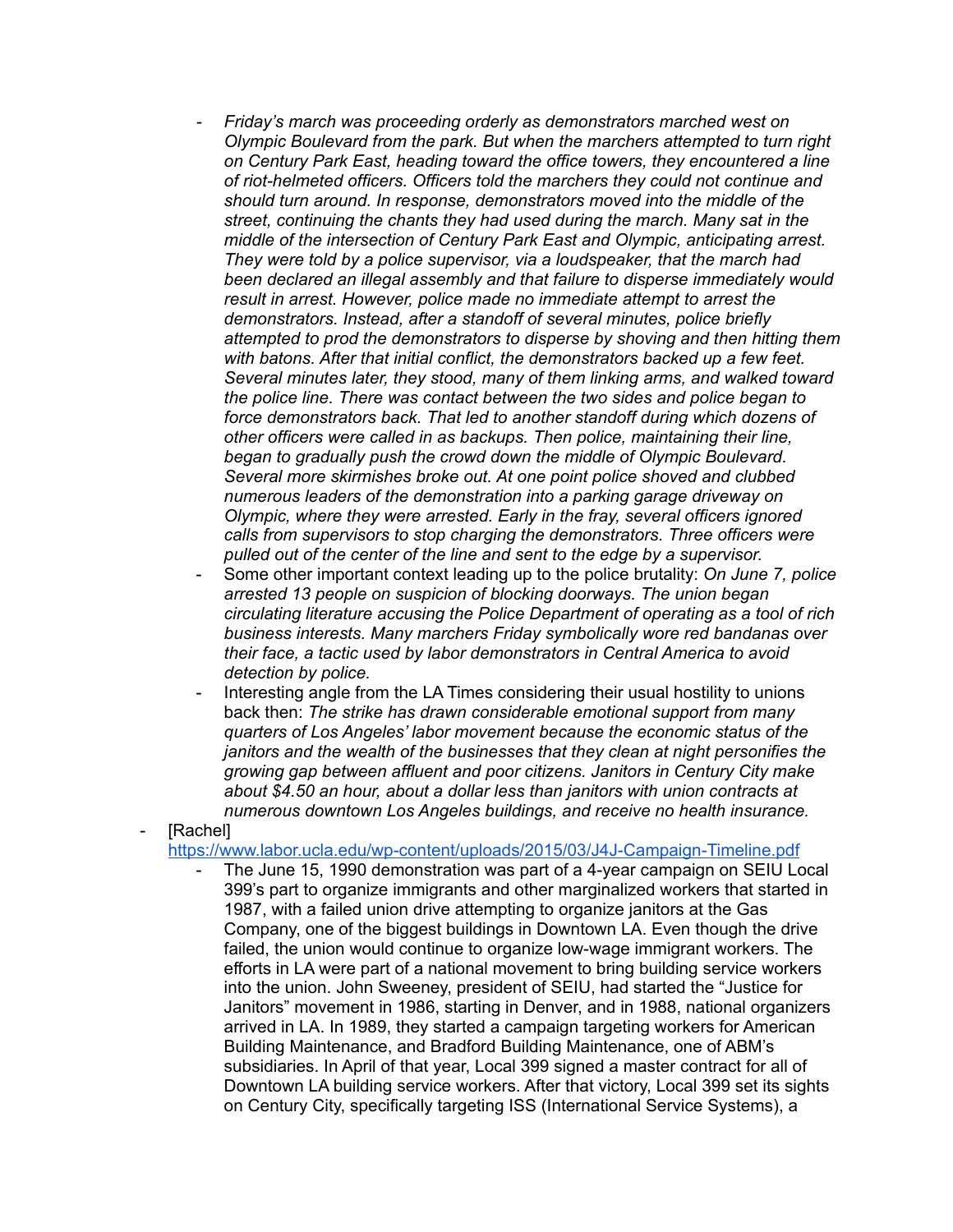Danish-owned international corporation. It was during this campaign that the events of June 15, 1990 unfolded. After the police violently attacked the workers, ISS agreed to negotiate with Local 399. In the 90s, Local 399 (later Local 1877 after a reorganization) continued to organize janitors and other service workers such as security guards at other workplaces, including Toyota, LACMA, Hughes Aircraft, LAX, and University of Southern California, and expanded their efforts to Orange County in 2001.

- Important context, these organization efforts happened during a time of intense anti-immigration rhetoric and legislation. In 1994, California passed Proposition 187, which prohibited undocumented immigrants from accessing health care, education and other social services in the state of California. A California judge barred its implementation, and it was struck down as unconstitutional by SCOTUS, but the sentiments behind it were clear.
- Background on the campaign and the union local: [https://nvdatabase.swarthmore.edu/content/los-angleles-justice-janitors-campaign-econo](https://nvdatabase.swarthmore.edu/content/los-angleles-justice-janitors-campaign-economic-justice-century-city-1989-1990) [mic-justice-century-city-1989-1990](https://nvdatabase.swarthmore.edu/content/los-angleles-justice-janitors-campaign-economic-justice-century-city-1989-1990)
	- *- The Service Employees International Union (SEIU) formed the Local 399 shortly after World War II. The Local 399 was a labor union for janitors which had reached its peak in the 1970s, but was struggling in the 1980s. During this time, the Local 399 fought for higher wages for its members, which motivated cleaning contractors to invest in nonunion options. The cleaning industry was extremely competitive at the time and as a result of this emphasis on nonunion cleaners, membership in the Local 399 had fallen from approximately 5,000 members to only 1,800.*
	- *- Many African Americans worked as janitors, and the majority of the Local 399 was African American. In the 1980s, Latino immigrants began to supply the labor to the janitorial workforce because they were willing to work for nonunion contractors for lower wages and worse conditions. The Local 399 traditionally had good representation of the African American janitors in the workforce; however they were now disconnected from the Latino community that made up the new workforce.*
	- *- Although the Local 399 was struggling during the 1980s, SEIU was growing. The SEIU increased its national staff from twenty to more than two hundred between 1984 and 1989. The SEIU emphasized training and a militant approach for changes, devising a campaign called Justice for Janitors in Denver, Colorado.*
	- *- Justice for Janitors arrived in Southern California in 1988. Justice for Janitors represented the small union base that remained in California, but also organized the nonunion buildings. Justice for Janitors' plan involved targeting companies that illegally utilized both union and nonunion operations, hoping to take the labor costs out of competition. The first company that was targeted was Century Cleaning, a small local company with union and nonunion components. The campaigners started their effort by contacting workers, making house calls, signing cards, and identifying leaders.*
	- *- Justice for Janitors also tried to achieve change through protests that were visible to the public. For example, Justice for Janitors performed street theater at a restaurant that the owner of Century Cleaning frequented. Justice for Janitors also took a group of workers to the golf club where the owner was a member, starting chants and screaming in protest. As a result of such practices, more of Century's contracts went to union firms. There was additional progress when Justice for Janitors targeted American Building Maintenance. By 1989, Local 399 had negotiated a master agreement with the firm.*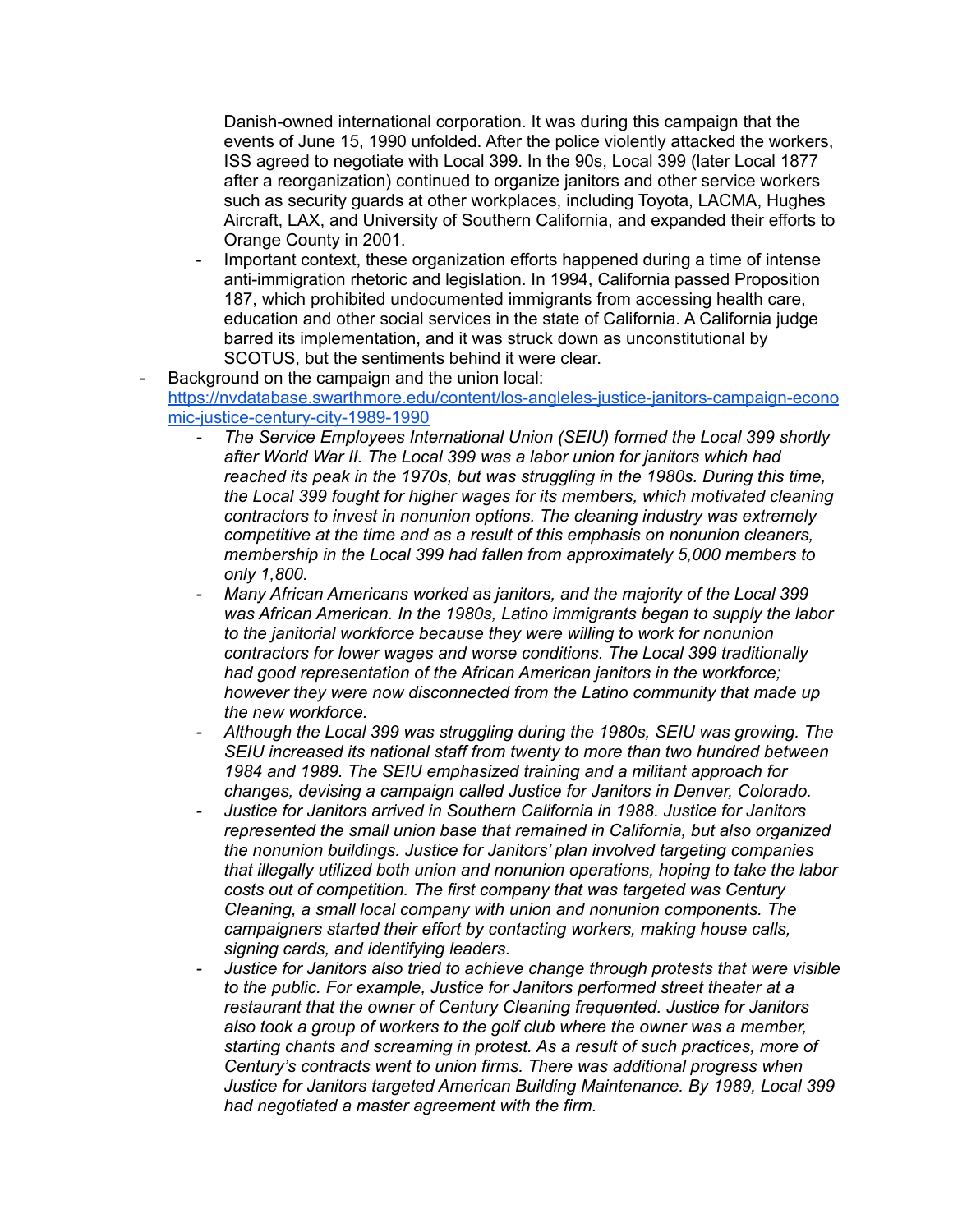- *- In the summer of 1989, the Justice for Janitors campaign shifted to Century City, a large office complex employing 400 janitors, of whom 250 were employed by a single cleaning contractor, International Service Systems (ISS). In order to pressure ISS, Justice for Janitors used similar in-your-face tactics as before, creating complaints from tenants of the offices and pressuring ISS to negotiate.*
- *- Despite this pressure, by spring 1990 the union concluded that there was no other option except to strike against ISS. The strike began on May 29, 1990.*
- [Rachel]

<https://www.seiu.org/blog/2015/7/when-police-beat-janitors-but-janitors-won-justice> (co-written in 2015 by a participant in 1990)

- (25th Anniversary retrospective) The struggle for fair wages and benefits for service workers lives on in the Fight for 15 campaign, and in the actions of janitors in the present day. In 2015, janitors with Chicagoland SEIU Local 1 won annual wage increases and fully employer-paid health care for almost 10,000 janitors. In 2015, there were labor actions in 33 cities representing 133,000 cleaners demanding better wages and working conditions.
- <http://www.seiu49.org/justice-for-janitors-day-30th-anniversary/>
	- (30th Anniversary retrospective) In 2020, Local 49, representing Oregon and SW Washington, stood up to the owners of the Umpqua Building in Portland, and made them back down from firing union janitors and hiring non-union replacement janitors.
	- *- Today, the American public is rising up in huge numbers in response to the murder of George Floyd by Minneapolis police. His death has reawakened the nation – and the world – to the terror that our militarized police yields over the communities it is supposed to serve and protect. While the catalyst for the Black Lives Matter protests may seem different than what the janitors did in LA 30 years ago, it's not. There is an underlying issue that is the same: people of color and poor and working-class people in this country are treated like our lives are worth less by greedy people at the top more interested in maintaining the status quo than creating a just, equitable society. From being victims of police harassment and brutality to being the workers shoved to the frontlines of the global COVID-19 pandemic without adequate pay or safety equipment, racism and economic inequality for too long have dictated who can live safely in the United States, and who cannot.*
- <https://stansburyforum.com/2015/05/13/justice-for-janitors-a-misunderstood-success> This 2015 article is titled "Justice for Janitors: A Misunderstood Success" and was written by Peter Olney and Rand Wilson. Olney was a longtime Organizing Director at the ILWU and Wilson was the Chief of Staff for SEIU 888 in Boston and then founded Massachusetts Jobs with Justice. Their perspective in this piece is focused on the organizing and contract dynamics of the Justice for Janitors campaign. They note that the SEIU's May/June 1990 strike in LA was actually staged on behalf of non-union janitors in Century City and that reflected a specific way in which the contracts were written and they observe that the national union didn't just provide resources to support the strike but also threatened sympathy strikes in other cities where they were stronger but the same large janitorial service companies also had operations.
	- *- …what many union leaders and key staff strategists have missed is the fact it was not a "blank slate" campaign disconnected from the sources of SEIU's membership and contract power… it was a campaign…deeply rooted in the existing power, base and history of SEIU.*
	- Here are a couple longer excerpts from the article: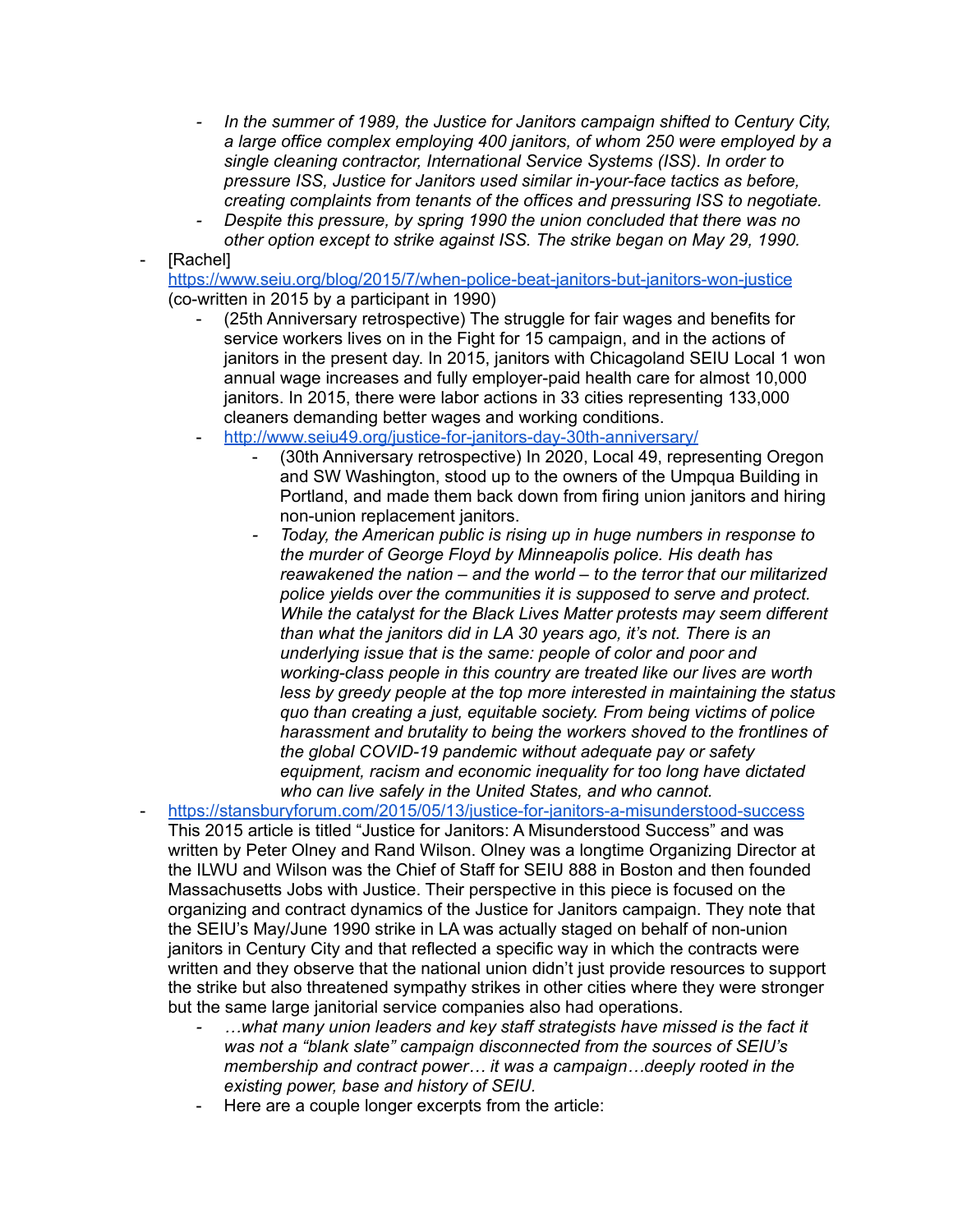- *- By the 1980s, much of the union's market power among urban janitors had eroded as the industry restructured to a cleaning model that relied on outsourced contract cleaners instead of permanent staff. When Justice for Janitors was launched in the late 1980s however, the union still retained tremendous power and thousands of members in its traditional strongholds of New York City, Chicago and San Francisco. In these cities, the union had excellent contracts with good wages and benefits for doormen and cleaners. These were the "fortresses" that played such a crucial role in the success of the janitor's campaigns in Los Angeles, San Jose, Oakland, Denver and San Diego where the battle was to reorganize weak and degraded bargaining units and organize thousands of new members. The early janitor organizers in Los Angeles recognized the importance of first rebuilding and re-energizing their base. One of the first campaigns undertaken was the contract campaign for downtown janitors. Cecile Richards(3) skillfully directed a winning contract fight for the approximately 1,000 janitors in the core market of LA. The contract struggle gave the union a new core group of supporters; many of whom became the front line soldiers in the campaign to organize the vast non-union market outside of downtown. A key to the membership mobilization was "market triggers" that Local 399 inserted into its collectively bargained agreements. The triggers provided for automatic increases in wages and benefits if the janitors union succeeded in organizing 50 percent or more of the commercial buildings in mutually agreed upon geographic areas. Thus, when rank and file union janitors marched for "justice for the unorganized janitors" it meant marching to increase their own wages and benefits and to gain a more secure future.*
- *- Justice for Janitors was a brilliant campaign that wisely by-passed the NLRB election process and leveraged better contracts and growth through an industry-wide strategy that relied heavily on creative confrontation and community alliances. It was not however a campaign out of whole cloth. It had the power of the existing membership in major markets, leverage with many of the employers who were operating non-union in new markets and the loyalty of many members who had seen the union's power in making a better life for themselves and their families. Bargain to organize remains a successful starting point for real organizing, member-to-member.*
- *- What an irony that a campaign whose very success was based on the strength of its existing membership base was — and continues to be misconstrued into an example of how large scale organizing can take place without the fundamental imperative of engagement with our existing membership.*
- [https://www.kcet.org/shows/departures/justice-for-janitors-day-marks-25th-anniversary-in](https://www.kcet.org/shows/departures/justice-for-janitors-day-marks-25th-anniversary-in-l-a) [-l-a](https://www.kcet.org/shows/departures/justice-for-janitors-day-marks-25th-anniversary-in-l-a)

*-*

- Summary of the 1990 attack and subsequent victory: *back in 1990, over 400 striking janitors, primarily Central American immigrants, members of Service Employees International Union (SEIU) Local 399, demonstrated peacefully in an effort to improve the living standards for their families by unionizing their employer International Service System (ISS), the contractor responsible for servicing most of L.A.'s office buildings at the time. The demonstration followed*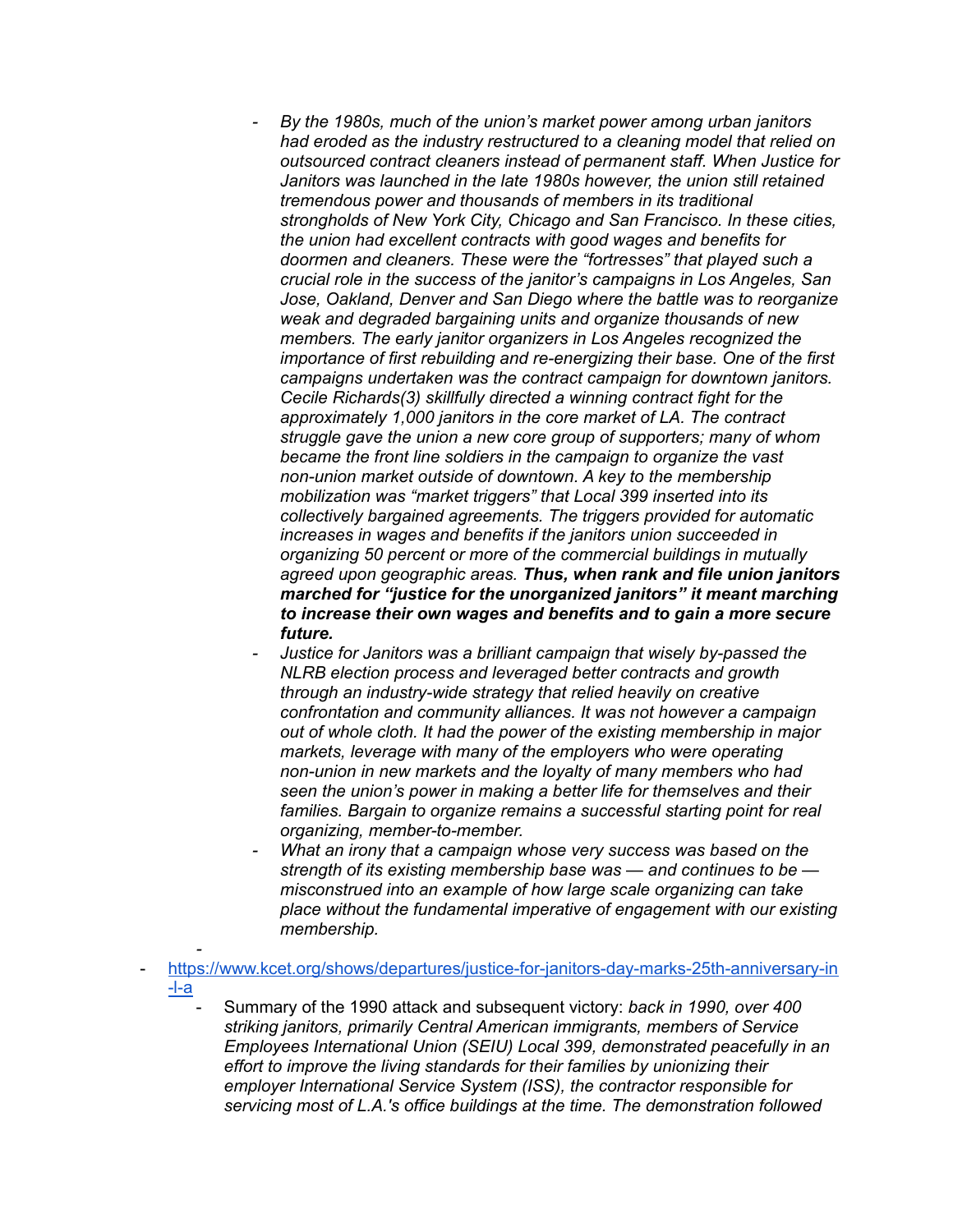*two weeks of intense organizing efforts by janitors and took place in Century City, a region in west Los Angeles that houses corporate office towers of the wealthiest businesses in the country. At first, the rally appeared to be another event in line with the organizing efforts of the strike, yet, this particular rally propelled the janitors' struggle to the national spotlight when members were confronted and injured by fifty police officers who were equipped with batons. In total, 38 janitors were injured during the incident, and many were arrested during the altercation. The violent images quickly began circulating across media outlets across the country and led to an increased public support for the janitors' cause. Rather than back down after the confrontation, janitors remained on the streets and were eventually joined by over 2,500 supporters and prominent leaders, including Jesse Jackson, who publicly decried the meager wages janitors were earning at the time -- some as little at \$4.50 per hour. The janitors' dedicated efforts, coupled with the widespread community support and the public outrage over the police brutality, resulted in janitors receiving an increase of wages over \$2 per hour, full family health coverage, and the ratification of a union contract with ISS.*

- More recent objectives of the union (circa 2015 and the Fight for 15 campaign beginning): *In addition to labor and political fights, janitors are concerned with community issues, such as improving the educational outcomes their children and their families. Currently, a cohort of janitors is participating in a program that focuses on early childhood education through janitor parent engagement. The Parent Worker Program exposes janitors and their children to workshops, field trips, and cultural activities held at worksites, schools, and the union hall. Janna Shadduck-Hernández, the Director of the Project based out of the UCLA Labor Center, explains that "the program represents a low-cost way for employers to invest in their workers, and would have the potential to start a workplace model and a national trend around the workplace being the focal point where we can shine new light onto the crisis in early education."*
- [Rachel] <https://wagingnonviolence.org/2016/06/justice-for-janitors-seiu-raise-america/>
	- The Justice for Janitors campaign lives on in the Raise America campaign that seeks to raise wages for all low-wage workers. On June 15, 2016, the SEIU Local 32BJ brought together baggage handlers and cabin cleaning staff along with janitors in an action at Logan International Airport in Boston. June 15 has become a day of action to organize workers from many service industries to demand better wages and benefits.
	- Although Janitors for Justice made great strides in the 90s, their work continued into the 2000s. In 2005, they successfully organized a union drive in anti-union territory: Houston, Texas. Janitors there made an average of \$5.25/hr, about 25% of what janitors in NYC made. SEIU took on the 5 biggest custodial contracting companies in Houston, and after dozens of arrests of workers, a unit comprised of 5300 workers - mostly female and Latina - won health insurance and an almost \$2.50 raise.
	- However, the fight continues for better pay and benefits such as sick days. Even in liberal cities like Portland, janitors are working hard to bring up the minimum pay to \$15/hr.
	- *- Using the history of Justice for Janitors means drawing on a huge community-labor coalition of support for public actions that shift the balance of power toward the workers when negotiating union contracts. This presents a shift for many labor unions that are beginning to again focus on an active labor movement that sees the necessity of constant organizing and agitation, rather*